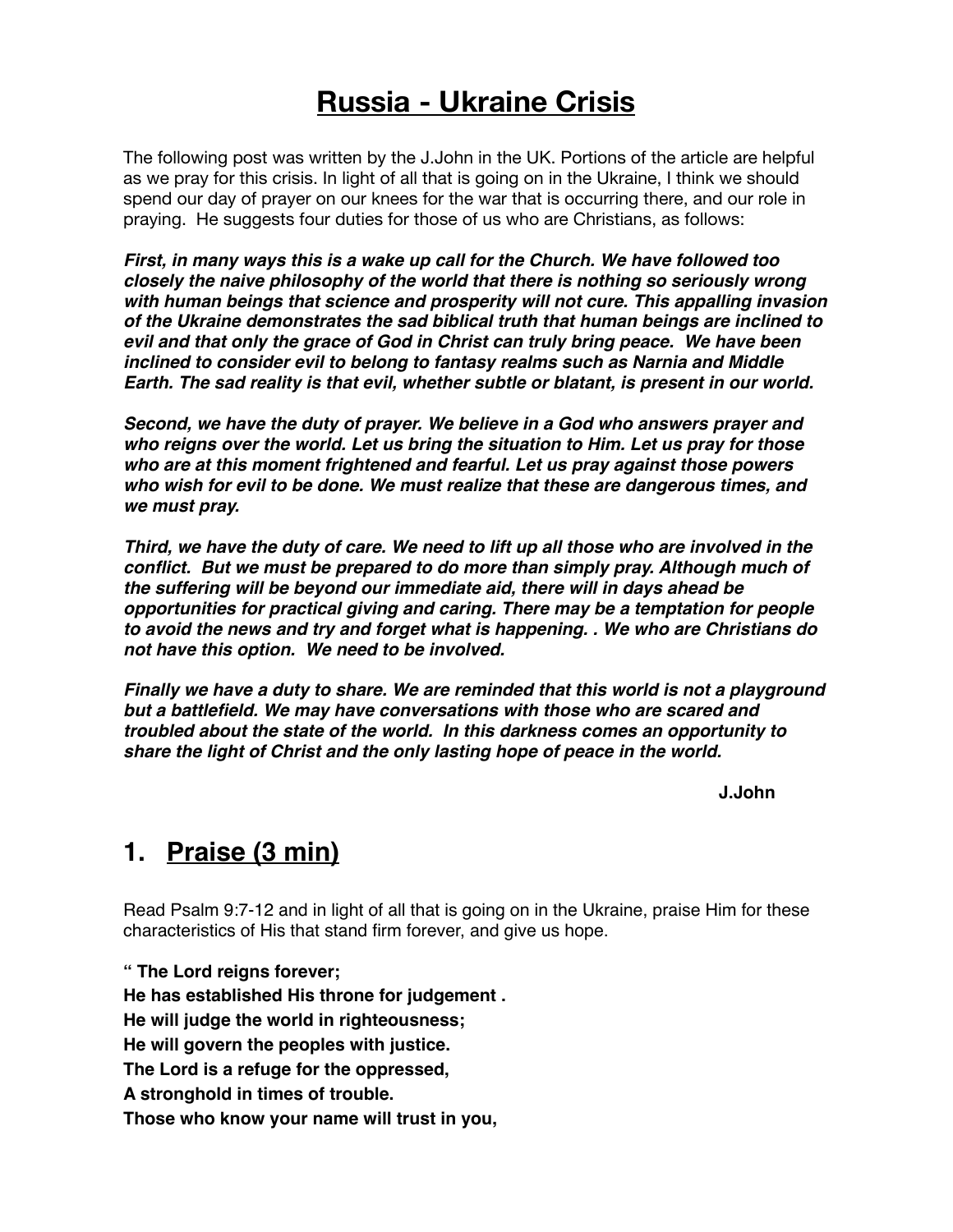**For you, Lord, have never forsaken those who seek you."** 

# **2. Prayer Points**

# **1. Ukraine**

### **1. For the people in Ukraine**

- For safety, protection and comfort
- That God's peace would overcome the fear they feel
- For those who have already lost loved ones and are grieving
- Pray for safety for refugees in neighbouring countries
- Pray that God would bring salvation to many

### **2. For Christians in Ukraine**

- Pray for the church in Ukraine, a nation in which 70% of the population call themselves Christian.
- Pray that God would give them courage in this crisis.
- Pray that they may proclaim the good news of the Kingdom, bind up broken hearts, and bring comfort to all who mourn.
- Pray that they would demonstrate the love of Christ in word and action.
- Isaiah 26:3 "You will keep him in perfect peace whose mind is stayed on you, because he trusts in you." May this be a reality.

### **3. For the Leaders in Ukraine**

- Pray for wisdom as leaders make crucial decisions
- Pray that God would move in their hearts and guide their steps and plans.
- Pray for unity among them.

## **2. Russia**

#### **1. For the People**

- Pray that they would have compassion on the Ukrainian People.
- Pray they would see the truth and stand up to their government.
- Pray that many would turn to Jesus.

#### **2. For the Army**

- Pray that they would be stopped in their tracks and have a change of heart.